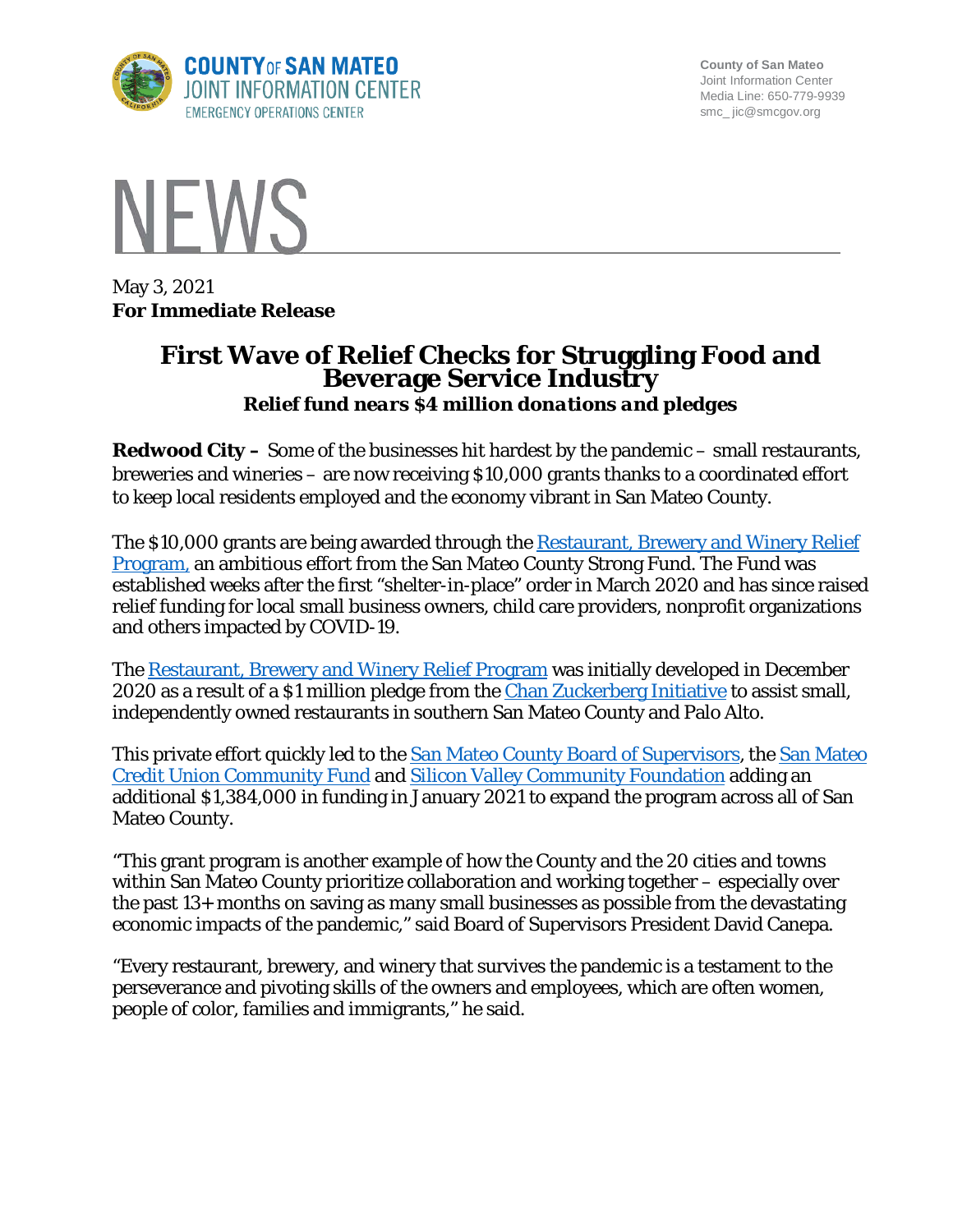Since closing the application portal in March 2021 with over 600 likely eligible preapplications, the San Mateo County Economic Development Association (SAMCEDA) has worked with individual cities, towns, and other potential donors to approve additional funding needed to ensure as many eligible applicants as possible across San Mateo County receive \$10,000 grants.

Relief funds from cities go directly to establishments within those cities while a share of funding from the Board of Supervisors is targeted for establishments within the unincorporated areas of the county.

Even with the recent fundraising success approaching \$4,000,000, only 400 of the over 600 likely eligible applications can be awarded \$10,000 grants.

A recent thank you note from a restaurant owner in North Fair Oaks, which is home to many Latinx residents and restaurant owners, read, "Muy agradecido, esto nos va a ayudar muchísimo después de un año muy difícil por la pandemia. Todo funcionó excelentemente bien, muchas gracias por esta ayuda."

This translates to, "Very thankful, this will help us tremendously after such a difficult year due to the pandemic. Everything worked excellently well, thank you for all this help."

## **Targeted Funding for Relief Efforts**

Since the pandemic began, the Board of Supervisors has provided funds to numerous efforts that provide emergency relief for individuals, families, small businesses, child care providers and others who have been hit financially, including the following highlights: